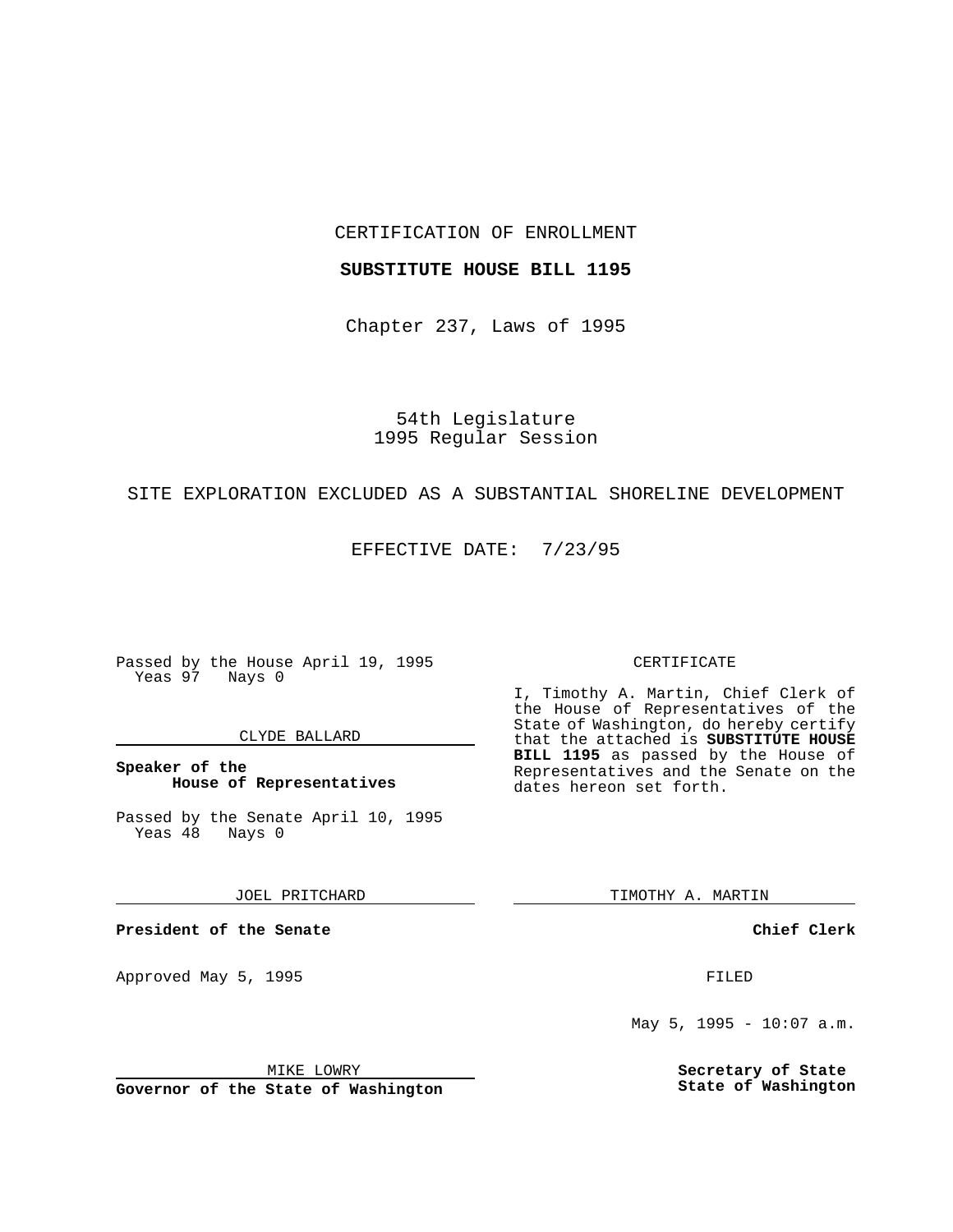# **SUBSTITUTE HOUSE BILL 1195** \_\_\_\_\_\_\_\_\_\_\_\_\_\_\_\_\_\_\_\_\_\_\_\_\_\_\_\_\_\_\_\_\_\_\_\_\_\_\_\_\_\_\_\_\_\_\_

\_\_\_\_\_\_\_\_\_\_\_\_\_\_\_\_\_\_\_\_\_\_\_\_\_\_\_\_\_\_\_\_\_\_\_\_\_\_\_\_\_\_\_\_\_\_\_

# AS AMENDED BY THE SENATE

Passed Legislature - 1995 Regular Session

#### **State of Washington 54th Legislature 1995 Regular Session**

**By** House Committee on Transportation (originally sponsored by Representatives Buck, R. Fisher, K. Schmidt, Benton, Mitchell, Elliot, Stevens, Mulliken and Hickel; by request of Department of Transportation)

Read first time 01/27/95.

 AN ACT Relating to the exclusion of site exploration as a substantial shoreline development; and amending RCW 90.58.030.

BE IT ENACTED BY THE LEGISLATURE OF THE STATE OF WASHINGTON:

 **Sec. 1.** RCW 90.58.030 and 1987 c 474 s 1 are each amended to read as follows:

 As used in this chapter, unless the context otherwise requires, the following definitions and concepts apply:

(1) Administration:

(a) "Department" means the department of ecology;

(b) "Director" means the director of the department of ecology;

 (c) "Local government" means any county, incorporated city, or town which contains within its boundaries any lands or waters subject to this chapter;

 (d) "Person" means an individual, partnership, corporation, association, organization, cooperative, public or municipal corporation, or agency of the state or local governmental unit however designated;

 (e) "Hearing board" means the shoreline hearings board established by this chapter.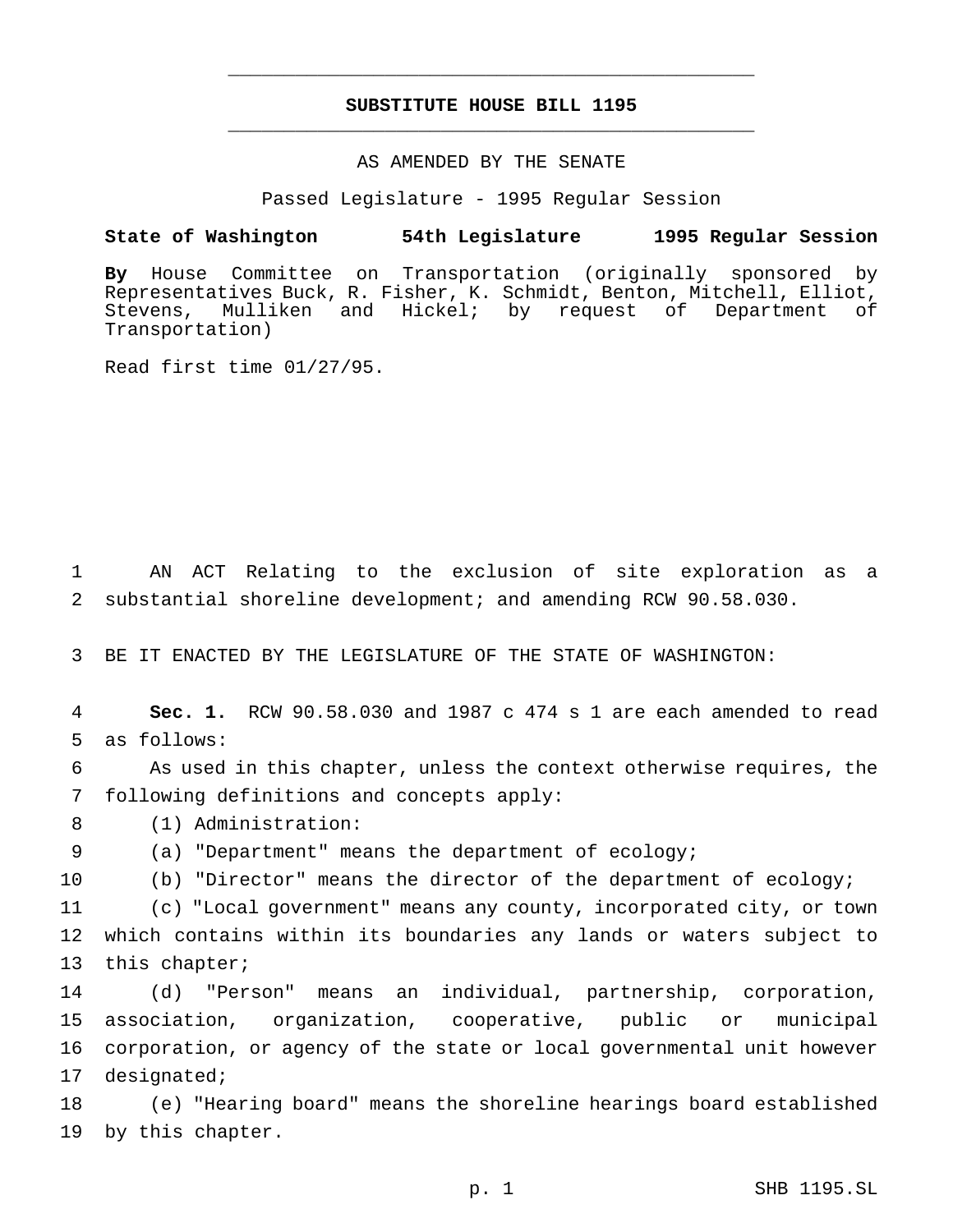(2) Geographical:

 (a) "Extreme low tide" means the lowest line on the land reached by a receding tide;

 (b) "Ordinary high water mark" on all lakes, streams, and tidal water is that mark that will be found by examining the bed and banks and ascertaining where the presence and action of waters are so common and usual, and so long continued in all ordinary years, as to mark upon the soil a character distinct from that of the abutting upland, in respect to vegetation as that condition exists on June 1, 1971, as it may naturally change thereafter, or as it may change thereafter in accordance with permits issued by a local government or the department: PROVIDED, That in any area where the ordinary high water mark cannot be found, the ordinary high water mark adjoining salt water shall be the line of mean higher high tide and the ordinary high water mark 15 adjoining fresh water shall be the line of mean high water;

 (c) "Shorelines of the state" are the total of all "shorelines" and "shorelines of state-wide significance" within the state;

 (d) "Shorelines" means all of the water areas of the state, including reservoirs, and their associated wetlands, together with the lands underlying them; except (i) shorelines of state-wide significance; (ii) shorelines on segments of streams upstream of a point where the mean annual flow is twenty cubic feet per second or less and the wetlands associated with such upstream segments; and (iii) shorelines on lakes less than twenty acres in size and wetlands associated with such small lakes;

 (e) "Shorelines of state-wide significance" means the following shorelines of the state:

 (i) The area between the ordinary high water mark and the western boundary of the state from Cape Disappointment on the south to Cape Flattery on the north, including harbors, bays, estuaries, and inlets; (ii) Those areas of Puget Sound and adjacent salt waters and the Strait of Juan de Fuca between the ordinary high water mark and the line of extreme low tide as follows:

(A) Nisqually Delta--from DeWolf Bight to Tatsolo Point,

(B) Birch Bay--from Point Whitehorn to Birch Point,

(C) Hood Canal--from Tala Point to Foulweather Bluff,

 (D) Skagit Bay and adjacent area--from Brown Point to Yokeko Point, and

(E) Padilla Bay--from March Point to William Point;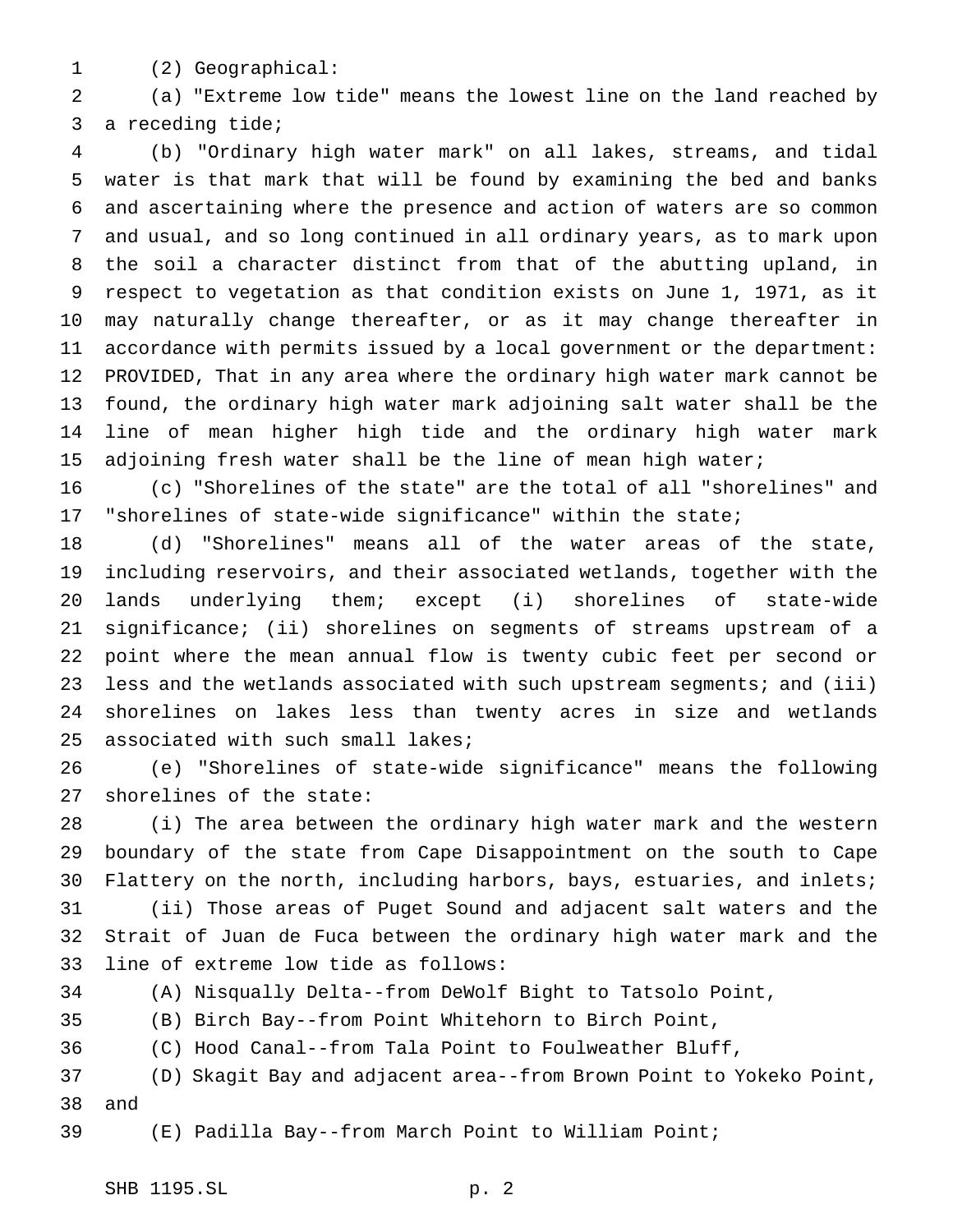(iii) Those areas of Puget Sound and the Strait of Juan de Fuca and adjacent salt waters north to the Canadian line and lying seaward from the line of extreme low tide;

 (iv) Those lakes, whether natural, artificial, or a combination thereof, with a surface acreage of one thousand acres or more measured at the ordinary high water mark;

(v) Those natural rivers or segments thereof as follows:

 (A) Any west of the crest of the Cascade range downstream of a point where the mean annual flow is measured at one thousand cubic feet per second or more,

 (B) Any east of the crest of the Cascade range downstream of a point where the annual flow is measured at two hundred cubic feet per second or more, or those portions of rivers east of the crest of the Cascade range downstream from the first three hundred square miles of drainage area, whichever is longer;

 (vi) Those wetlands associated with (i), (ii), (iv), and (v) of this subsection (2)(e);

 (f) "Wetlands" or "wetland areas" means those lands extending landward for two hundred feet in all directions as measured on a horizontal plane from the ordinary high water mark; floodways and contiguous floodplain areas landward two hundred feet from such floodways; and all marshes, bogs, swamps, and river deltas associated with the streams, lakes, and tidal waters which are subject to the provisions of this chapter; the same to be designated as to location by the department of ecology: PROVIDED, That any county or city may determine that portion of a one-hundred-year-flood plain to be included in its master program as long as such portion includes, as a minimum, the floodway and the adjacent land extending landward two hundred feet therefrom;

 (g) "Floodway" means those portions of the area of a river valley lying streamward from the outer limits of a watercourse upon which flood waters are carried during periods of flooding that occur with reasonable regularity, although not necessarily annually, said floodway being identified, under normal condition, by changes in surface soil conditions or changes in types or quality of vegetative ground cover condition. The floodway shall not include those lands that can reasonably be expected to be protected from flood waters by flood control devices maintained by or maintained under license from the federal government, the state, or a political subdivision of the state.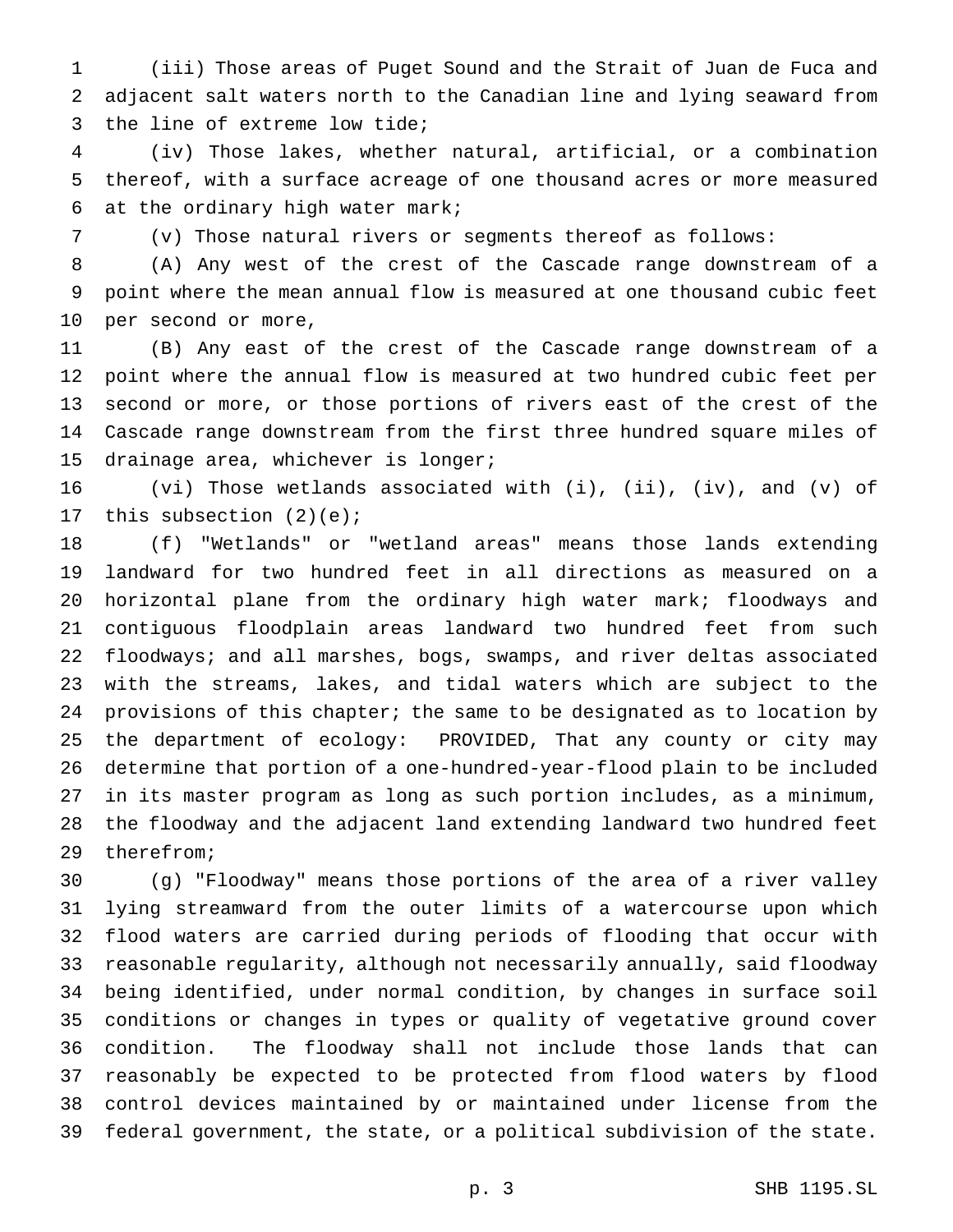(3) Procedural terms:

 (a) "Guidelines" means those standards adopted to implement the policy of this chapter for regulation of use of the shorelines of the state prior to adoption of master programs. Such standards shall also provide criteria to local governments and the department in developing master programs;

 (b) "Master program" shall mean the comprehensive use plan for a described area, and the use regulations together with maps, diagrams, charts, or other descriptive material and text, a statement of desired goals, and standards developed in accordance with the policies enunciated in RCW 90.58.020;

 (c) "State master program" is the cumulative total of all master programs approved or adopted by the department of ecology;

 (d) "Development" means a use consisting of the construction or exterior alteration of structures; dredging; drilling; dumping; filling; removal of any sand, gravel, or minerals; bulkheading; driving of piling; placing of obstructions; or any project of a permanent or temporary nature which interferes with the normal public use of the surface of the waters overlying lands subject to this chapter at any state of water level;

 (e) "Substantial development" shall mean any development of which the total cost or fair market value exceeds two thousand five hundred dollars, or any development which materially interferes with the normal public use of the water or shorelines of the state; except that the following shall not be considered substantial developments for the purpose of this chapter:

 (i) Normal maintenance or repair of existing structures or developments, including damage by accident, fire, or elements;

 (ii) Construction of the normal protective bulkhead common to single family residences;

 (iii) Emergency construction necessary to protect property from 32 damage by the elements;

 (iv) Construction and practices normal or necessary for farming, irrigation, and ranching activities, including agricultural service roads and utilities on wetlands, and the construction and maintenance of irrigation structures including but not limited to head gates, pumping facilities, and irrigation channels: PROVIDED, That a feedlot of any size, all processing plants, other activities of a commercial nature, alteration of the contour of the wetlands by leveling or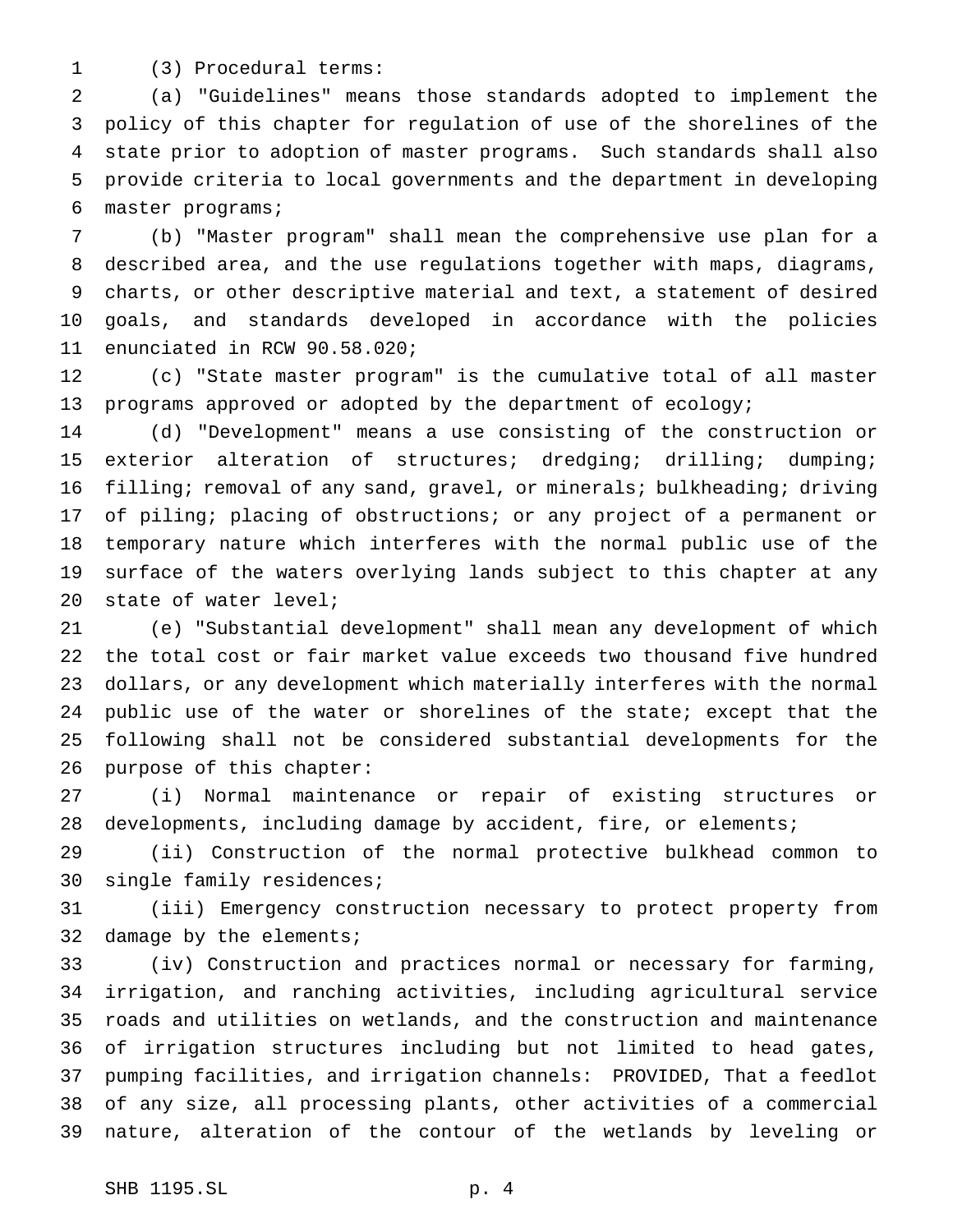filling other than that which results from normal cultivation, shall not be considered normal or necessary farming or ranching activities. A feedlot shall be an enclosure or facility used or capable of being used for feeding livestock hay, grain, silage, or other livestock feed, but shall not include land for growing crops or vegetation for livestock feeding and/or grazing, nor shall it include normal livestock wintering operations;

 (v) Construction or modification of navigational aids such as 9 channel markers and anchor buoys;

 (vi) Construction on wetlands by an owner, lessee, or contract purchaser of a single family residence for his own use or for the use of his family, which residence does not exceed a height of thirty-five feet above average grade level and which meets all requirements of the state agency or local government having jurisdiction thereof, other than requirements imposed pursuant to this chapter;

 (vii) Construction of a dock, including a community dock, designed for pleasure craft only, for the private noncommercial use of the owner, lessee, or contract purchaser of single and multiple family residences, the cost of which does not exceed two thousand five hundred dollars;

 (viii) Operation, maintenance, or construction of canals, waterways, drains, reservoirs, or other facilities that now exist or are hereafter created or developed as a part of an irrigation system for the primary purpose of making use of system waters, including return flow and artificially stored ground water for the irrigation of lands;

 (ix) The marking of property lines or corners on state owned lands, when such marking does not significantly interfere with normal public use of the surface of the water;

 (x) Operation and maintenance of any system of dikes, ditches, drains, or other facilities existing on September 8, 1975, which were created, developed, or utilized primarily as a part of an agricultural drainage or diking system;

 (xi) Any action commenced prior to December 31, 1982, pertaining to (A) the restoration of interim transportation services as may be necessary as a consequence of the destruction of the Hood Canal bridge, including, but not limited to, improvements to highways, development of park and ride facilities, and development of ferry terminal facilities until a new or reconstructed Hood Canal bridge is open to traffic; and